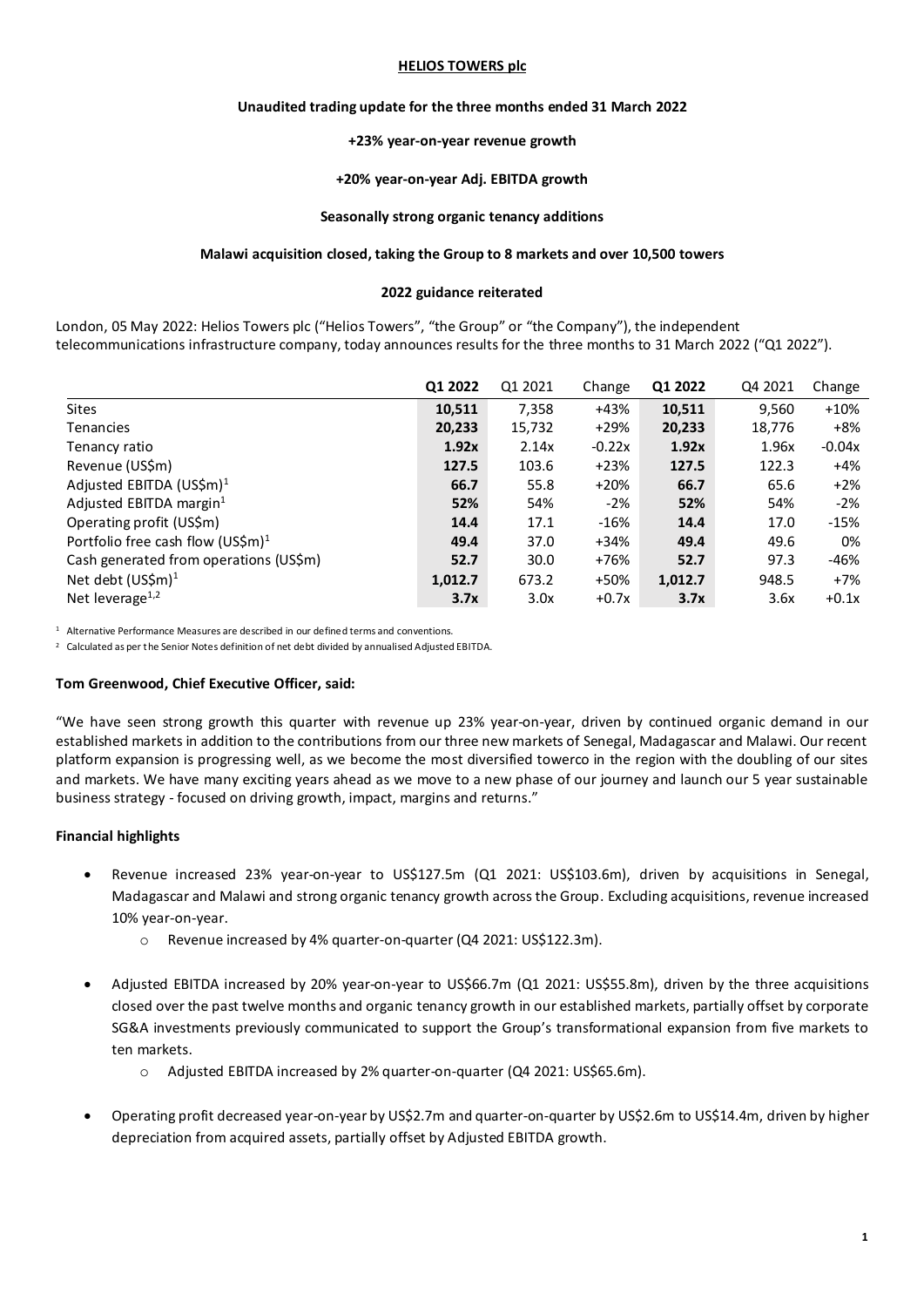- Portfolio free cash flow increased by 34% year-on-year to US\$49.4m (Q1 2021: US\$37.0m), driven by the increase in Adjusted EBITDA, lower maintenance and corporate capital additions, lower tax payments partially offset by higher lease payments, due to higher site count.
	- o Portfolio free cash flow was broadly flat quarter-on-quarter (Q4 2021: US\$49.6m).
- Cash generated from operations increased by 76% year-on-year to US\$52.7m (Q1 2021: US\$30.0m), driven by higher Adjusted EBITDA and working capital movements. The decrease quarter-on-quarter was primarily due to working capital movements.
- Net leverage of 3.7x increased by +0.7x year-on-year (Q1 2021: 3.0x) and +0.1x quarter-on-quarter (Q4 2021: 3.6x), and remains at the low end of the Group's medium-term target range of 3.5x-4.5x.
- Business underpinned by long-term contracted revenues of US\$4.2bn (Q1 2021: US\$2.8bn), of which 99% is from multinational MNOs, with an average remaining life of 7.4 years (Q1 2021: 6.6 years).

## **Operational highlights**

- Sites increased by +3,153 (+43%) year-on-year to 10,511 sites (Q1 2021: 7,358 sites), reflecting 733 organic site additions and the acquisition of +2,420 sites in Senegal, Madagascar and Malawi.
	- o Sites increased by +951 quarter-on-quarter (Q4 2021: 9,560), including +228 organic tenancy additions and +723 sites from the Malawi acquisition.
- Tenancies increased by +4,501 year-on-year to 20,233 tenants (Q1 2021: 15,732 tenants), reflecting +1,545 organic tenancy additions and +2,956 additional tenancies through the acquisition of passive infrastructure assets in Senegal, Madagascar and Malawi.
	- o Tenancies increased by +1,457 quarter-on-quarter (Q4 2021: 18,776), including +359 organic tenancy additions and +1,098 tenancies from the Malawi acquisition.
- Tenancy ratio decreased -0.22x year-on-year to 1.92x (Q1 2021: 2.14x), reflecting the dilutive impact of the acquired assets in Senegal, Madagascar and Malawi (Senegal Q1 2022: 1.1x, Madagascar Q1 2022: 1.2x, Malawi Q1 2022: 1.5x). Excluding acquired assets, the Group's tenancy ratio remained flat at 2.14x year-on-year.

## **Strategic updates**

- On 28 April 2022 and as previously communicated, Tom Greenwood was appointed as CEO of Helios Towers. Tom Greenwood joined the Company in 2010 and has previously held numerous Group executive roles including COO (2020 – 2022) and CFO (2015 – 2020).
- On 25 March 2022, Helios Towers closed the acquisition of Airtel Africa's passive infrastructure company in Malawi, adding 723 sites to its portfolio and becoming the Group's eighth country of operation.
- The Group continues to progress with the closings of Oman and potential acquisition of Airtel Africa's tower assets in Gabon, with the expected timings outlined below:
	- $\circ$  Oman: Subject to completing the remaining customary closing conditions including obtaining regulatory approval, the Group anticipates the acquisition of Oman Telecommunications Company ("Omantel") to close in or around the end of Q2 2022.
	- o Gabon: As previously announced, Helios Towers and Airtel Africa have extended the memorandum of understanding arrangement. Subject to obtaining a passive infrastructure licence, the acquisition of tower assets in Gabon is expected to close in H2 2022.

## **Capital Markets Day**

• Helios Towers is launching its refreshed five-year strategy today, with a Capital Markets Day being held between 1:00pm until 5:00pm BST today. Alongside providing details on the Company's medium-term outlook, the event will provide an overview of the Company's business model and key value drivers, as well as presenting analysts and investors with an opportunity to meet with the broader executive management team.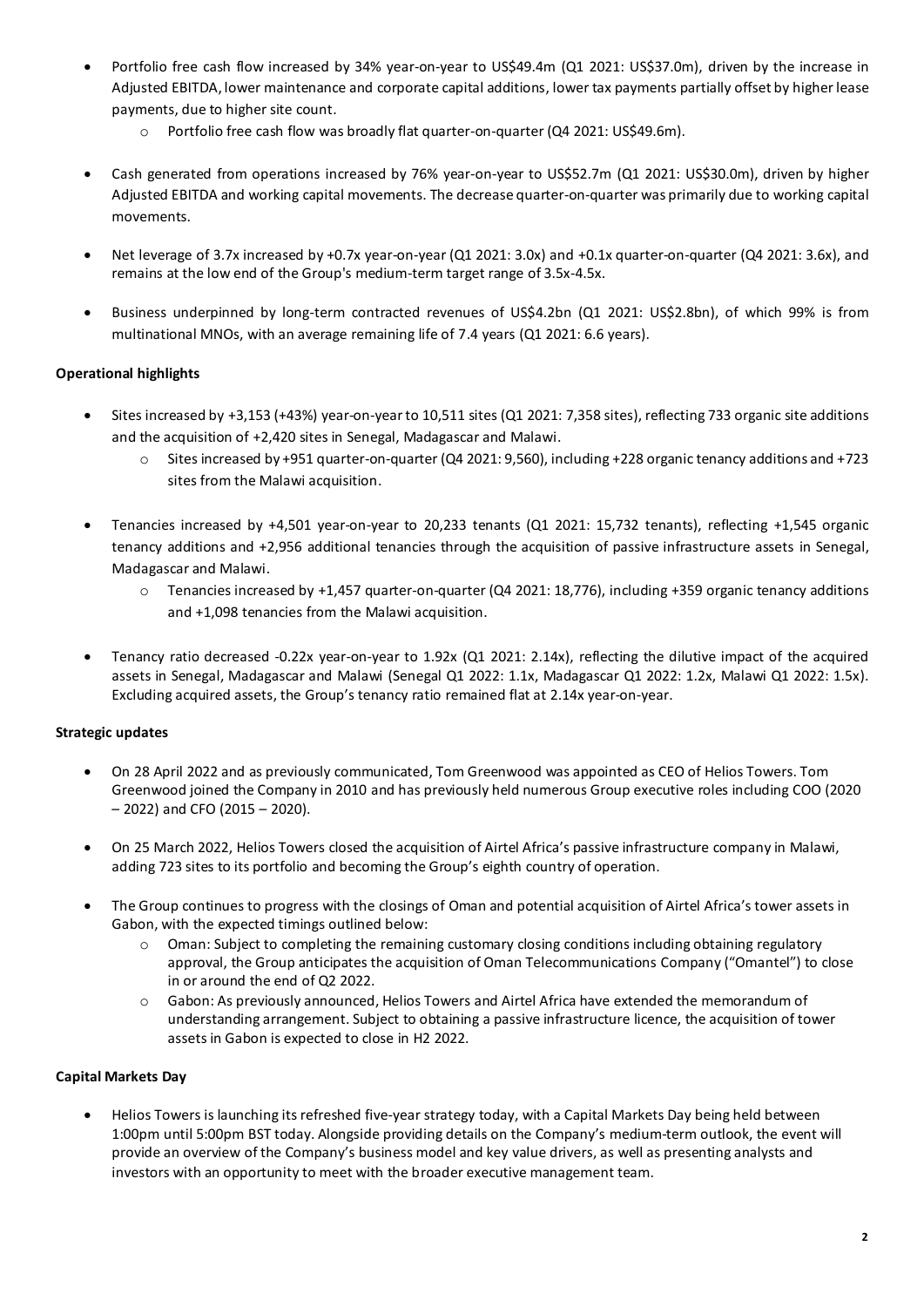#### **Environmental, Social and Governance (ESG)**

• The Group published its second Sustainable Business Report on 22 March 2022. The report provides a detailed review of the Group's progress against its strategic objectives and ambitions.

## **2022 Outlook and guidance**

- The Group is tracking in-line with its FY 2022 outlook and has reiterated guidance of<sup>1</sup>:
	- $\circ$  1,200 1,700 organic tenancy additions, of which 60% are expected to be new sites.
	- o Lease rate per tenant to increase in the range of 3-5% from FY 2021 (2021: \$26.4k per tenant).
	- o Adjusted EBITDA margin of 51-53% (FY 2021: 53.6%), with the YoY decrease driven by the impact of new acquisitions and corporate SG&A investment required for the expansion of the Group's operations from five to ten markets.
- The acquisition of Airtel Africa's passive infrastructure company in Malawi, closed at the end of March, is anticipated to deliver Adjusted EBITDA of approximately \$6m for its nine months of operation in FY 2022.
- The Group continues to target capex of US\$810m US\$850m in FY 2022.
	- o As previously guided, excluding acquisitions the Group anticipates US\$160m US\$200m of capex, of which, US\$27m- US\$32m is non-discretionary capex.
	- o The Group expects to deploy approximately US\$650m on acquisitions in 2022, reflecting the acquisitions in Oman and Malawi and deferred acquisition payments in Senegal and Madagascar.

 $1$  Reflects guidance for the seven markets where Helios Towers was operational at the beginning of the year

For further information go to: [www.heliostowers.com](http://www.heliostowers.com/)

#### **Investor Relations**

Chris Baker-Sams – Head of Strategic Finance and Investor Relations +44 (0)752 310 1475

#### **Media relations**

Edward Bridges / Stephanie Ellis FTI Consulting LLP +44 (0)20 3727 1000

Helios Towers' management will host a conference call for analysts and institutional investors at 09.30 BST on Thursday, 5 May 2022. For the best user experience, please access the conference via the webcast. You can pre-register and access the event using the link below:

#### **Registration Link - [Helios Towers Q1 2022 Results Conference Call](https://www.investis-live.com/heliostowers/624585b274656612001f6b2d/helios-towers-q1-2022-results) Event Name: Q12022 Password: HELIOS**

If you intend to participate in Q&A during the call or are unable to use the webcast, please dial in using the details below:

| Europe & International | +44 203 936 2999 |
|------------------------|------------------|
| South Africa (local)   | 087 550 8441     |
| USA (local)            | +1 646 664 1960  |
| Passcode:              | 886017           |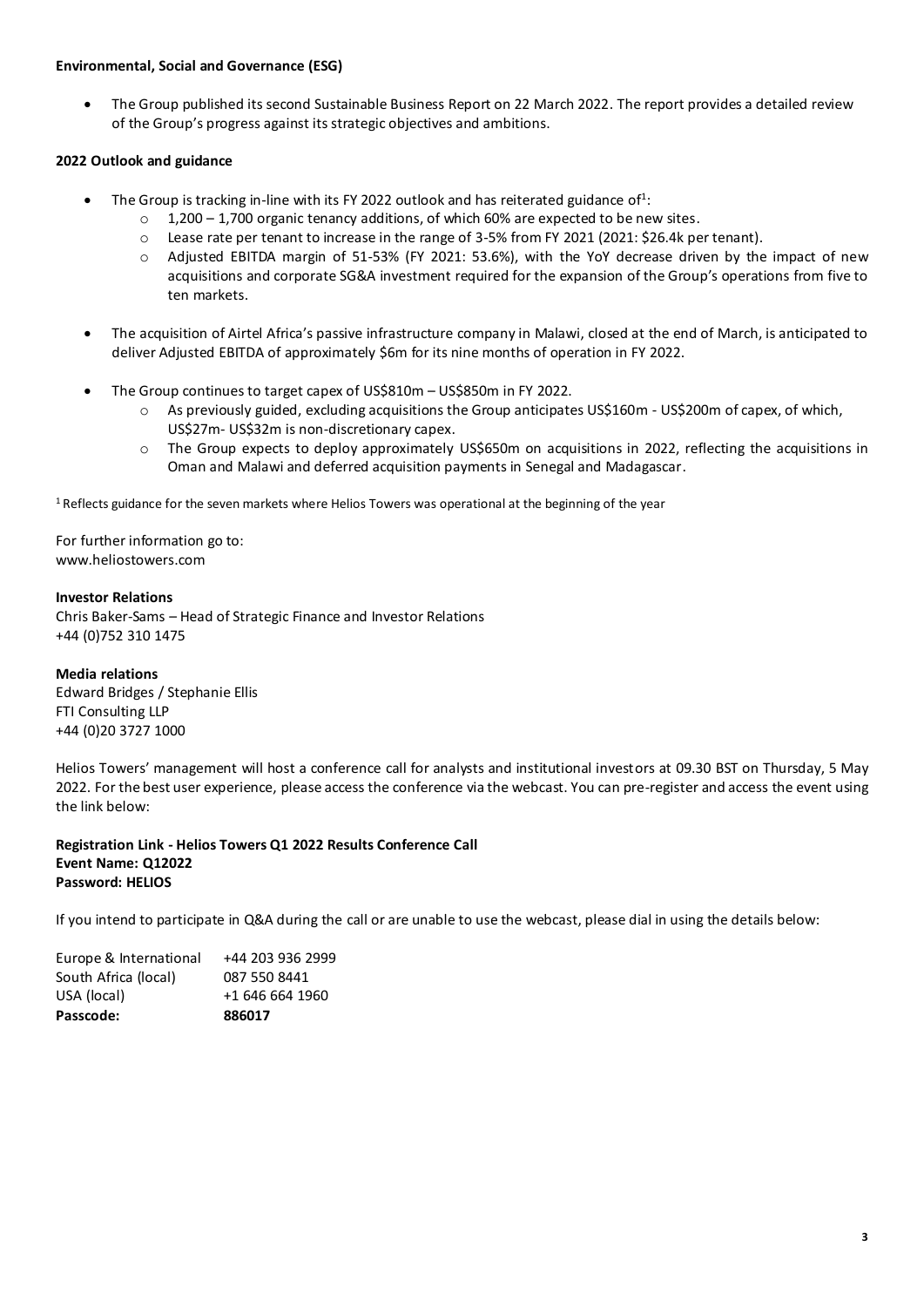#### **About Helios Towers**

- Helios Towers is a leading independent telecommunications infrastructure company, having established one of the most extensive tower portfolios across Africa. It builds, owns and operates telecom passive infrastructure, providing services to mobile network operators.
- Helios Towers owns and operates telecommunication tower sites in Tanzania, Democratic Republic of Congo, Congo Brazzaville, Ghana, South Africa, Senegal, Madagascar and Malawi. Following recent acquisition agreements and subject to regulatory approval, Helios Towers expects to establish a presence in two new markets in Africa and the Middle-East. Including these acquisitions and committed BTS, the Group's total site count is expected to increase from over 10,500 towers to over 14,000.
- Helios Towers pioneered the model in Africa of buying towers that were held by single operators and providing services utilising the tower infrastructure to the seller and other operators. This allows wireless operators to outsource non-core tower-related activities, enabling them to focus their capital and managerial resources on providing higher quality services more cost-effectively.

#### **Alternative Performance Measures**

The Group has presented a number of Alternative Performance Measures ("APMs"), which are used in addition to IFRS statutory performance measures. The Group believes that these APMs, which are not considered to be a substitute for or superior to IFRS measures, provide stakeholders with additional helpful information on the performance of the business. These APMs are consistent with how the business performance is planned and reported within the internal management reporting to the Board. Loss before tax, gross profit, non-current and current loans and long-term and short-term lease liabilities are the equivalent statutory measures (see 'Certain defined terms and conventions'). For more information on the Group's Alternative Performance Measures, see page 68 of the Group's Annual report for the year ended 31 December 2021, published on the Group's website. Reconciliations of APMs to the equivalent statutory measure are included in the Group's half-year and Annual financial reports.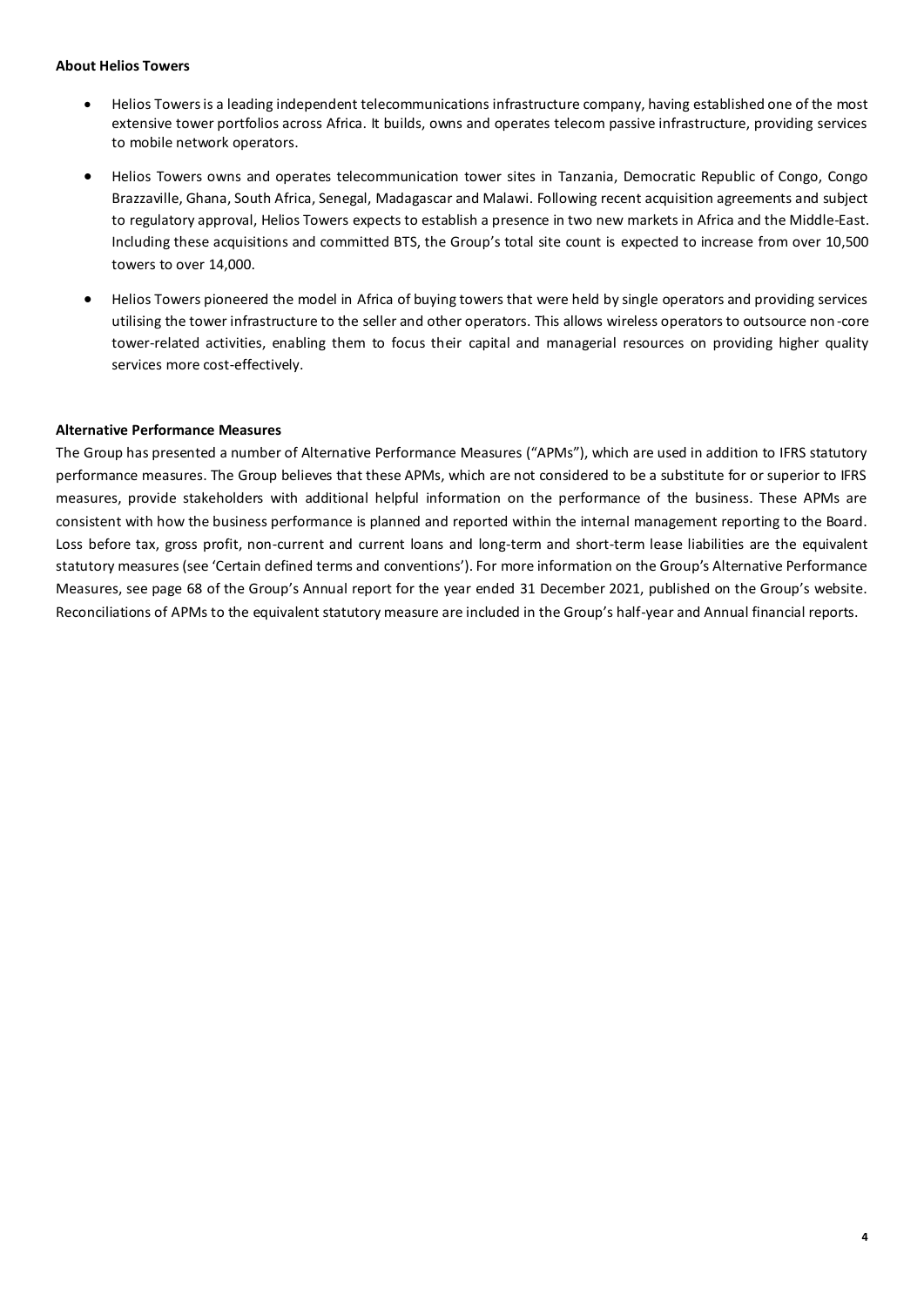# **Financial and operating metrics**

#### **Key metrics**

For the three months ended 31 March 2022

|                                             | Group   |         | Tanzania |        | <b>DRC</b> |        | Congo Brazzaville |         | Ghana  |        |
|---------------------------------------------|---------|---------|----------|--------|------------|--------|-------------------|---------|--------|--------|
|                                             | 2022    | 2021    | 2022     | 2021   | 2022       | 2021   | 2022              | 2021    | 2022   | 2021   |
|                                             | US\$m   | US\$m   | US\$m    | US\$m  | US\$m      | US\$m  | US\$m             | US\$m   | US\$m  | US\$m  |
| Revenue for the period                      | \$127.5 | \$103.6 | \$46.5   | \$42.1 | \$48.1     | \$42.8 | \$7.2             | \$6.8\$ | \$10.1 | \$10.6 |
| Adjusted gross margin <sup>1</sup>          | 65%     | 67%     | 69%      | 68%    | 63%        | 65%    | 66%               | 63%     | 66%    | 72%    |
| Sites at beginning of the period            | 9,560   | 7,356   | 4,005    | 3,821  | 2,062      | 1,895  | 459               | 426     | 1,040  | 978    |
| Sites at period end                         | 10,511  | 7,358   | 4,068    | 3,813  | 2,105      | 1,895  | 471               | 427     | 1,060  | 981    |
| Tenancies at beginning of the period        | 18,776  | 15,656  | 9,012    | 8,625  | 4,701      | 4,096  | 661               | 617     | 2,041  | 1,914  |
| Tenancies at period end                     | 20,233  | 15,732  | 9,121    | 8,632  | 4,784      | 4,132  | 661               | 620     | 2,093  | 1,929  |
| Tenancy ratio at period end                 | 1.92x   | 2.14x   | 2.24x    | 2.26x  | 2.27x      | 2.18x  | 1.4x              | 1.45x   | 1.97x  | 1.97x  |
| Adjusted EBITDA for the period <sup>3</sup> | \$66.7  | \$55.8  | \$30.2   | \$27.0 | \$27.2     | \$24.8 | \$3.5             | \$3.1   | \$5.8  | \$6.7  |
| Adjusted EBITDA Margin $1$ for the period   | 52%     | 54%     | 65%      | 64%    | 57%        | 58%    | 49%               | 46%     | 57%    | 63%    |

|                                           | South Africa |       | Senegal |                          | Madagascar |                | Malawi <sup>2</sup> |       |
|-------------------------------------------|--------------|-------|---------|--------------------------|------------|----------------|---------------------|-------|
|                                           | 2022         | 2021  | 2022    | 2021                     | 2022       | 2021           | 2022                | 2021  |
|                                           | US\$m        | US\$m | US\$m   | US\$m                    | US\$m      | US\$m          | US\$m               | US\$m |
| Revenue for the period                    | \$1.9        | \$1.3 | \$9.4   |                          | \$3.8      |                | \$0.4               |       |
| Adjusted gross margin $1$                 | 72%          | 72%   | 68%     | $\overline{\phantom{0}}$ | 54%        | $\sim$         | 53%                 |       |
| Sites at beginning of the period          | 272          | 236   | 1,232   |                          | 490        |                |                     |       |
| Sites at period end                       | 335          | 242   | 1,261   | $\overline{\phantom{0}}$ | 488        | $\blacksquare$ | 723                 |       |
| Tenancies at beginning of the period      | 464          | 404   | 1,303   | -                        | 594        | $\blacksquare$ |                     |       |
| Tenancies at period end                   | 556          | 419   | 1,331   | $\blacksquare$           | 589        | $\blacksquare$ | 1,098               |       |
| Tenancy ratio at period end               | 1.66x        | 1.73x | 1.06x   | $\overline{\phantom{a}}$ | 1.21x      | $\blacksquare$ | 1.52x               |       |
| Adjusted EBITDA for the period            | \$0.8\$      | \$0.5 | \$5.5   | $\overline{\phantom{a}}$ | \$1.4      | $\blacksquare$ | \$0.2               |       |
| Adjusted EBITDA Margin $1$ for the period | 42%          | 40%   | 59%     |                          | 37%        |                | 50%                 |       |

 $^1$  Adjusted gross margin means gross profit, adding back site depreciation, divided by revenue.

<sup>2</sup> Results for the period from completion on 25 March 2022.

<sup>3</sup> Group Adjusted EBITDA for the period includes corporate costs of US\$7.9 million (2021: US\$6.3 million).

#### **Total tenancies as at 31 March**

|                             | Group  |        | Tanzania |       | <b>DRC</b> |       | Congo Brazzaville |       |
|-----------------------------|--------|--------|----------|-------|------------|-------|-------------------|-------|
|                             | 2022   | 2021   | 2022     | 2021  | 2022       | 2021  | 2022              | 2021  |
| Standard colocation tenants | 8,670  | 7,490  | 4.441    | 4.284 | 2,554      | 2,133 | 167               | 175   |
| Amendment colocation        |        | 884    |          | 535   | 125        | 104   | 23                |       |
| tenants                     | 1,052  |        | 612      |       |            |       |                   | 18    |
| Total colocation tenants    | 9,722  | 8.374  | 5.053    | 4.819 | 2,679      | 2,237 | 190               | 193   |
| Total sites                 | 10,511 | 7.358  | 4,068    | 3,813 | 2.105      | 1,895 | 471               | 427   |
| <b>Total tenancies</b>      | 20,233 | 15,732 | 9,121    | 8,632 | 4,784      | 4,132 | 661               | 620   |
| Tenancy ratio               | 1.92x  | 2.14x  | 2.24x    | 2.26x | 2.27x      | 2.18x | 1.40x             | 1.45x |

|                             | Ghana |       | South Africa |       | Senegal |      | Madagasca r |                          | Malawi                   |                          |
|-----------------------------|-------|-------|--------------|-------|---------|------|-------------|--------------------------|--------------------------|--------------------------|
|                             | 2022  | 2021  | 2022         | 2021  | 2022    | 2021 | 2022        | 2021                     | 2022                     | 2021                     |
| Standard colocation tenants | 751   | 724   | 215          | 174   | 70      | -    | 97          | $\overline{\phantom{a}}$ | 375                      | $\overline{\phantom{0}}$ |
| Amendment colocation        | 282   | 224   | 6            | 3     | -       | -    | 4           | $\overline{\phantom{0}}$ | $\overline{\phantom{0}}$ |                          |
| tenants                     |       |       |              |       |         |      |             |                          |                          | -                        |
| Total colocation tenants    | 1,033 | 948   | 221          | 177   | 70      | -    | 101         | ۰                        | 375                      | ٠                        |
| Total sites                 | 1,060 | 981   | 335          | 242   | 1,261   | -    | 488         | -                        | 723                      |                          |
| Total tenancies             | 2,093 | 1.929 | 556          | 419   | 1,331   | -    | 589         | ٠                        | 1,098                    |                          |
| Tenancy ratio               | 1.97x | 1.97x | 1.66x        | 1.73x | 1.06x   | -    | 1.21x       | $\overline{\phantom{0}}$ | 1.52x                    | -                        |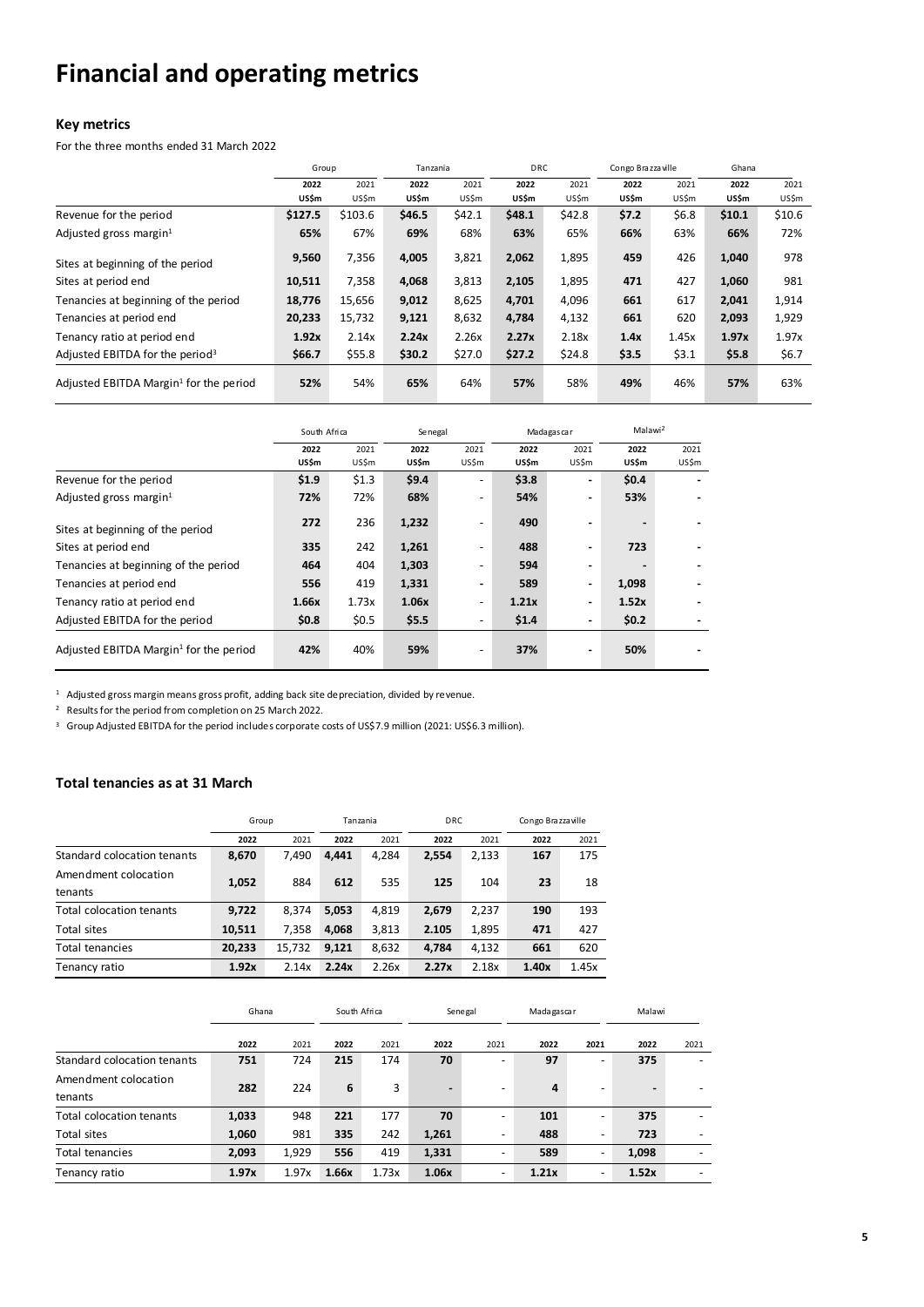#### **Revenue**

Group revenue increased 23% year-on-year to \$127.5m (Q1 2021: \$103.6m), driven by acquisitions in Senegal, Madagascar and Malawi and continued organic tenancy growth across the Group. Excluding acquisitions revenue increased by 10%, driven by organic tenancy growth. For the quarter ended 31 March 2022, 99% of revenues were from multinational MNOs and 64% were denominated in USD or CFA Franc (which is pegged to the Euro).

#### **Contracted revenue**

The following table provides our total undiscounted contracted revenue by country as of 31 March 2022 for each of the periods from 2022 to 2026, with local currency amounts converted at the applicable average rate for US Dollars for the period ended 31 March 2022 held constant. Our contracted revenue calculation for each year presented assumes: (i) no escalation in fee rates, (ii) no increases in sites or tenancies other than our committed tenancies, (iii) our customers do not utilise any cancellation allowances set forth in their MSAs, (iv) our customers do not terminate MSAs early for any reason and (v) no automatic renewal.

|                   |             | Yearended 31 December |       |       |       |  |  |
|-------------------|-------------|-----------------------|-------|-------|-------|--|--|
|                   | 9 months to |                       |       |       |       |  |  |
|                   | 31 December |                       |       |       |       |  |  |
|                   | 2022        | 2023                  | 2024  | 2025  | 2026  |  |  |
|                   | US\$m       | US\$m                 | US\$m | US\$m | US\$m |  |  |
| Tanzania          | 144.9       | 191.6                 | 191.9 | 191.9 | 129.4 |  |  |
| Ghana             | 28.3        | 33.0                  | 31.1  | 31.5  | 31.2  |  |  |
| Senegal           | 28.0        | 38.6                  | 40.3  | 42.0  | 46.5  |  |  |
| Madagascar        | 10.8        | 12.2                  | 12.8  | 15.7  | 15.7  |  |  |
| <b>DRC</b>        | 146.0       | 195.6                 | 195.3 | 168.3 | 142.4 |  |  |
| Congo Brazzaville | 20.7        | 27.7                  | 27.7  | 18.5  | 11.7  |  |  |
| South Africa      | 6.1         | 8.1                   | 8.6   | 8.4   | 8.1   |  |  |
| Malawi            | 17.2        | 23.0                  | 23.0  | 25.0  | 25.0  |  |  |
|                   | 402.0       | 529.8                 | 530.7 | 501.3 | 410.0 |  |  |

The following table provides our total undiscounted contracted revenue by key customers as of 31 March 2022 over the life of the contracts with local currency amounts converted at the applicable average rate for US Dollars for the period ended 31 March 2022 held constant. Our calculation uses the same assumptions as above. The average remaining life of customer contracts is 7.4 years (Q1 2021: 6.6 years).

|                           |                 | Percentage of Total |
|---------------------------|-----------------|---------------------|
|                           | Total Committed | Committed           |
| $(US\$ m $)$              | Revenues        | <b>Revenues</b>     |
| <b>Multinational MNOs</b> | 4,178.0         | 99%                 |
| Others                    | 39.7            | 1%                  |
|                           | 4,217.7         | 100%                |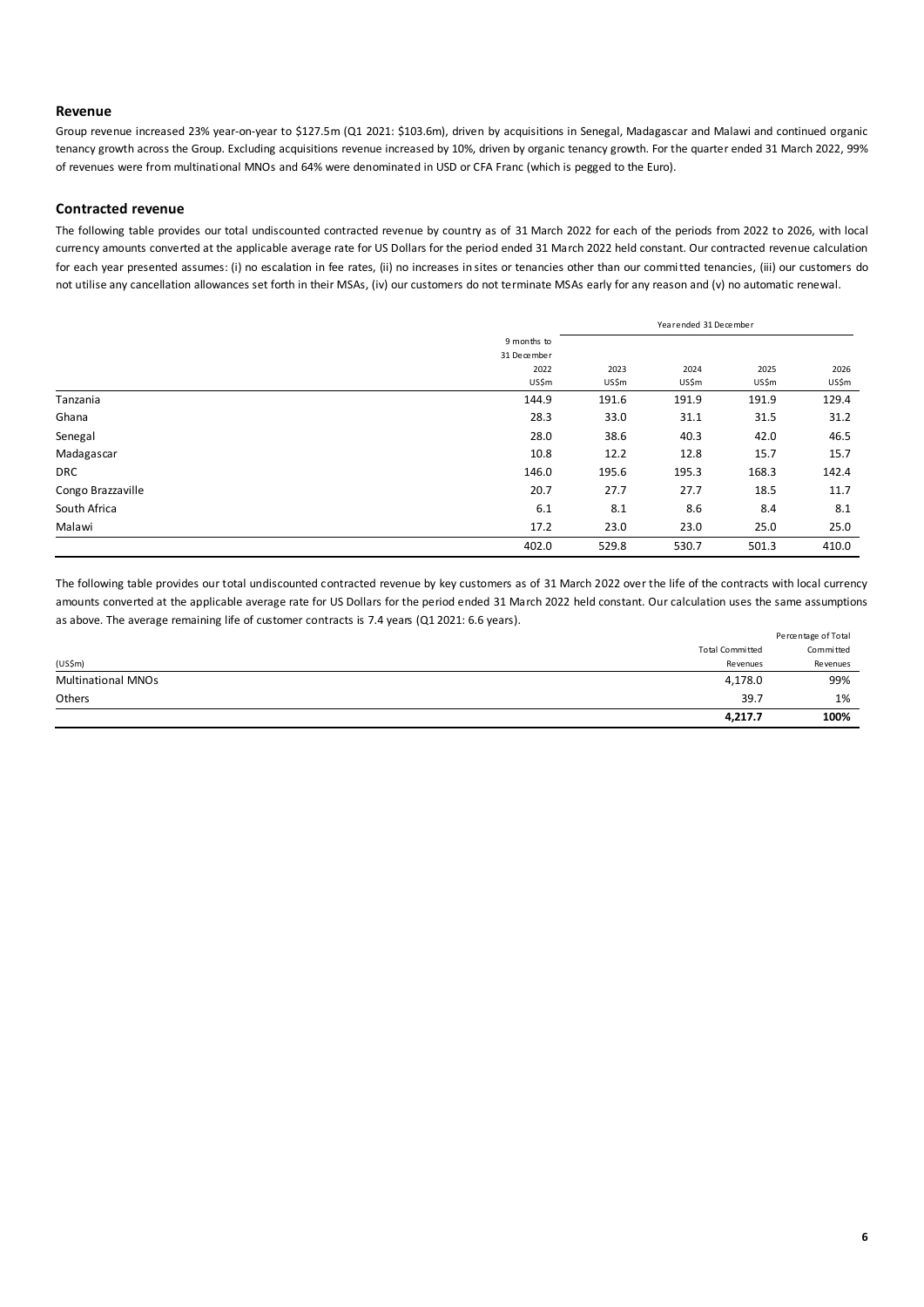#### **Portfolio free cash flow**

Portfolio free cash flow increased by 34% year-on-year to US\$49.4m (Q1 2021: US\$37.0m), primarily driven by an increase in Adjusted EBITDA

|                                                   | 3 months ended 31 March |       |
|---------------------------------------------------|-------------------------|-------|
|                                                   | 2022                    | 2021  |
|                                                   | US\$m                   | US\$m |
| <b>Adjusted EBITDA</b>                            | 66.7                    | 55.8  |
| Less: Maintenance and corporate capital additions | (3.9)                   | (6.4) |
| Less: Payments of lease liabilities <sup>1</sup>  | (10.5)                  | (5.1) |
| Less: Tax paid                                    | (2.9)                   | (7.3) |
| Portfolio free cash flow                          | 49.4                    | 37.0  |
| Cash conversion $\frac{1}{2}$                     | 74%                     | 66%   |
|                                                   |                         |       |

1 Includes interest and principal repayments of lease liabilities.

<sup>2</sup> Cash conversion % is calculated as portfolio free cash flow divided by Adjusted EBITDA

#### **Capital expenditure**

The following table shows capital expenditure additions by category during the three months ended 31 March:

|             | 2022  |                    | 2021  |                    |
|-------------|-------|--------------------|-------|--------------------|
|             |       | % of               |       | % of               |
|             | US\$m | <b>Total Capex</b> | US\$m | <b>Total Capex</b> |
| Acquisition | 40.1  | 54.9%              | 1.6   | 5.9%               |
| Growth      | 25.9  | 35.5%              | 15.5  | 57.0%              |
| Upgrade     | 3.1   | 4.3%               | 3.7   | 13.6%              |
| Maintenance | 3.6   | 4.9%               | 6.1   | 22.4%              |
| Corporate   | 0.3   | 0.4%               | 0.3   | 1.1%               |
|             | 73.0  | 100.0%             | 27.2  | 100.0%             |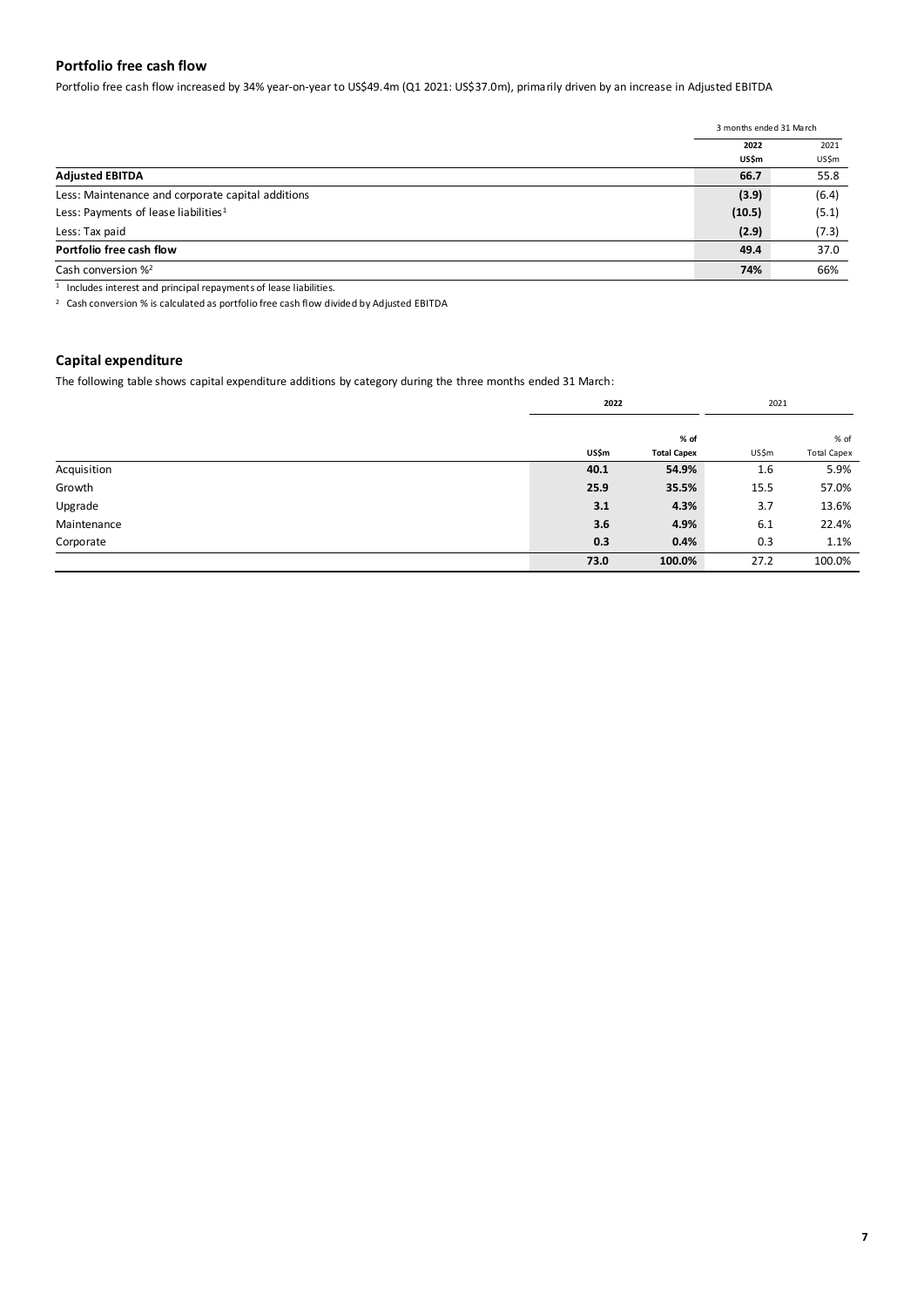## **Certain defined terms and conventions**

We have prepared the trading update using a number of conventions, which you should consider when reading information contained herein as follows: All references to "we", "us", "our", "HT Group", our "Group" and the "Group" are references to Helios Towers plc and its subsidiaries taken as a whole.

**"Adjusted EBITDA"** Management defines Adjusted EBITDA as loss before tax for the period, adjusted for, finance costs, other gains and losses, interest receivable, loss on disposal of property, plant and equipment, amortisation of intangible assets, depreciation and impairment of property, plant and equipment, depreciation of right-of-use assets, deal costs for aborted acquisitions, deal costs not capitalised, share-based payments and long-term incentive plan charges, and other adjusting items. Other adjusting items are material items that are considered one-off by management by virtue of their size and/or incidence.

"**Adjusted EBITDA margin**" means Adjusted EBITDA divided by revenue.

**"Adjusted gross profit"** means gross profit, adding back site depreciation.

**"Annualised Adjusted EBITDA"** is calculated as per the Senior Notes definition as the most recent fiscal quarter multiplied by 4. This is not a forecast of future results.

**"Adjusted gross margin"** means adjusted gross profit, divided by revenue.

"**Anchor tenant**" means the primary customer occupying a site.

"**Company**" means Helios Towers plc.

'**Congo Brazzaville**' otherwise also known as the Republic of Congo.

"**Corporate capital expenditure**" is primarily for furniture, fixtures and equipment.

**'DRC'** means Democratic Republic of Congo.

"**Gross debt**" means non-current loans and current loans and long-term and short-term lease liabilities.

"**Growth capex**" or "**Growth capital expenditure**" relates to: (i) construction of build-to-suit sites (ii) installation of colocation tenants and (iii) and investments in power management solutions.

"**Group**" means Helios Towers, Ltd and its subsidiaries prior to 17 October 2019, and Helios Towers plc and its subsidiaries on or after 17 October 2019.

"**Helios Towers plc**" means the ultimate parent of the Group, post IPO.

**'IFRS**' means International Financial Reporting Standards as adopted by the European Union.

'**Madagascar**' means Republic of Madagascar.

**'Malawi'** means Republic of Malawi.

"**Maintenance capital expenditures**" as capital expenditures for periodic refurbishments and replacement of parts and equipment to keep existing sites in service.

**'Middle East'** region includes thirteen countries namely Hashemite Kingdom of Jordan, Kingdom of Bahrain, Kingdom of Saudi Arabia, Republic of Iraq, Republic of Lebanon, State of Kuwait, Sultanate of Oman, State of Palestine, State of Qatar, Syrian Arab Republic, The Republic of Yemen, The Islamic Republic of Iran and The United Arab Emirates.

"**Net debt**" means gross debt less cash and cash equivalents (excluding restricted cash).

"**Net leverage**" means net debt divided by annualised Adjusted EBITDA.

**"Organic tenancy growth"** means anchor and colocation tenants added to the portfolio on an organic basis. This excludes tenancies added to the portfolio through tower portfolio purchases.

**'our markets'** or **'markets in which we operate'** refers to Tanzania, DRC, Congo Brazzaville, Ghana, South Africa, Senegal, Madagascar and Malawi.

**"Portfolio free cash flow"** means Adjusted EBITDA less maintenance and corporate capital additions, payments of lease liabilities (including interest and principal repayments of lease liabilities) and tax paid.

'**Senegal**' means the Republic of Senegal.

'**South Africa**' means the Republic of South Africa.